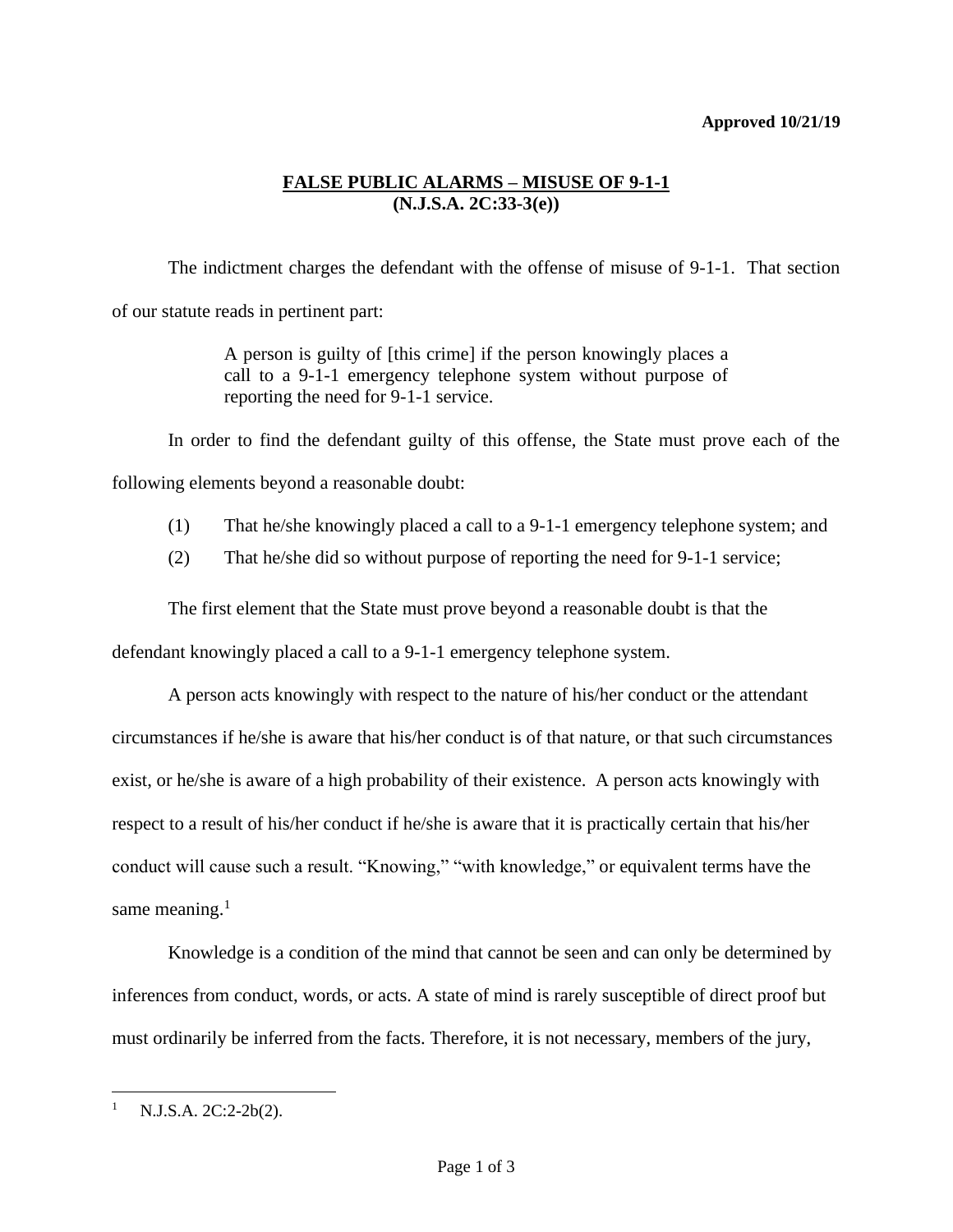## **FALSE PUBLIC ALARMS – MISUSE OF 9-1-1 (N.J.S.A. 2C:33-3(e))**

that the State produce witnesses to testify that an accused said he/she had a certain state of mind when he/she engaged in a particular act. him/her. It is within your power to find that such proof has been furnished beyond a reasonable doubt by inference which may arise from the nature of his/her acts and his/her conduct, and from all he/she said and did at the particular time and place, and from all of the surrounding circumstances.

The second element that the State must prove beyond a reasonable doubt is that the defendant made the call to 9-1-1 without purpose of reporting the need for 9-1-1 service.

A person acts purposely with respect to the nature of his/her conduct or a result thereof if it is his/her conscious object to engage in conduct of that nature or to cause such a result. A person acts purposely with respect to attendant circumstances if he/she is aware of the existence of such circumstances or he/she believes or hope that they exist. "With purpose," "designed," "with design" or equivalent terms have the same meanings.<sup>2</sup>

Purpose is a condition of the mind that cannot be seen and can only be determined by inferences from conduct, words, or acts. Again, a state of mind is rarely susceptible of direct proof but must ordinarily be inferred from the facts. Therefore, it is not necessary, members of the jury, that the State produce witnesses to testify that an accused said he/she had a certain state of mind when he/she engaged in a particular act. It is within your power to find that such proof has been furnished beyond a reasonable doubt by inference which may arise from the nature of his/her acts and his/her conduct, and from all he/she said and did at the particular time and place, and from all of the surrounding circumstances.

<sup>&</sup>lt;sup>2</sup> N.J.S.A. 2C:2-2b(1).